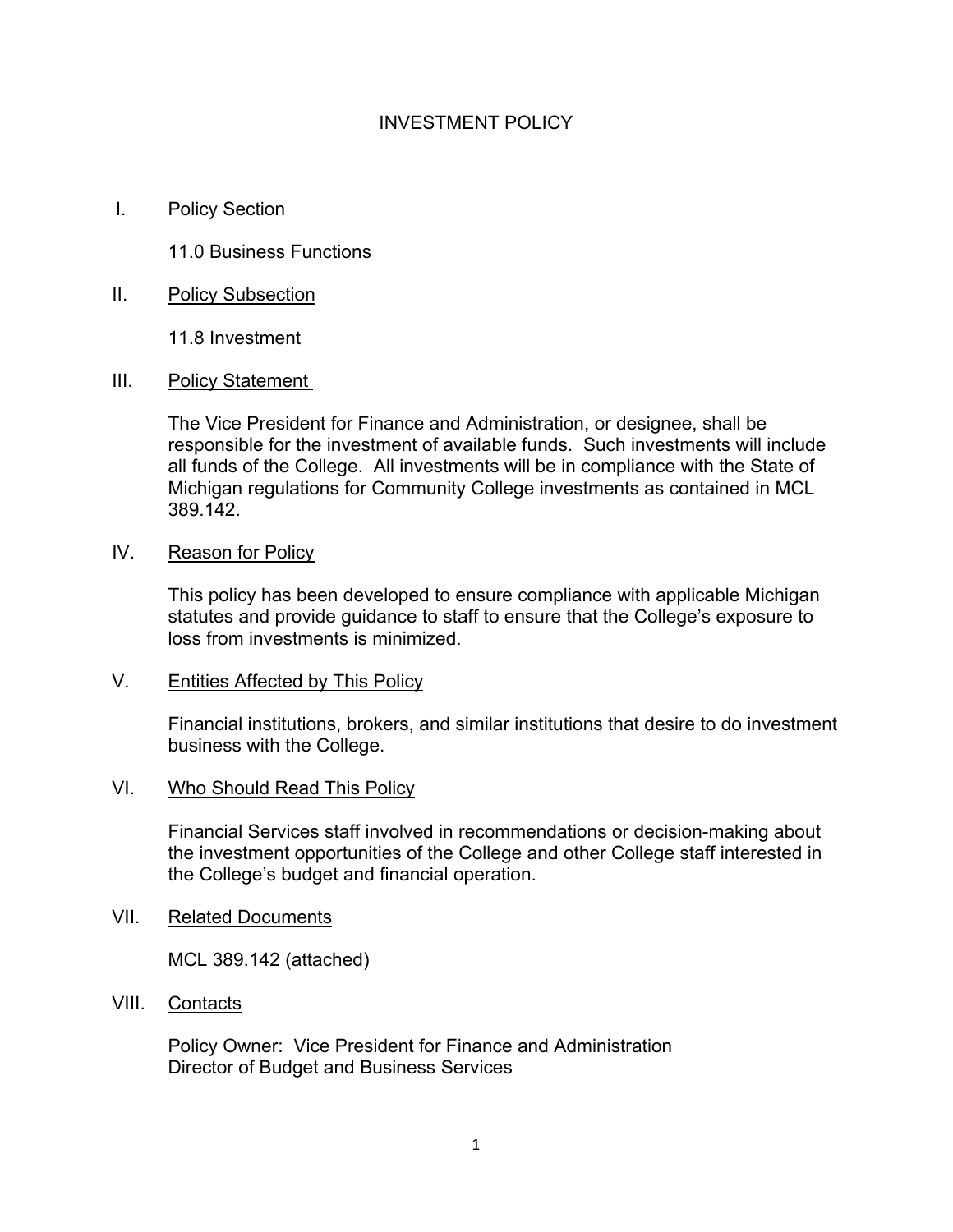### IX. Definitions

Investments: Generally short-term purchases of certain types of instruments that are relatively low risk and generate interest income for the College. Amounts are generally greater than \$100,000.

#### X. Procedures

A. The Director of Budget and Business Services, or designee, shall conduct all investment transactions through authorized letters of transmittal or through telephone or electronic communication as authorized.

B. The College may contract a qualified external entity to manage its investments. In this case, the entity will agree to follow all related College policies.

C. Investments in any one institution shall not exceed an upper limit of 5% of the net worth of that institution unless (1) the investment is approved by the President and Vice President of Finance and Administration and (2) the length of the "over the top" investment does not exceed 120 days.

D. The investments in a single issuer of a commercial paper shall not exceed \$5,000,000.

E. Whenever possible, banks used as depositories shall have branch operations in Kent County. Exceptions may be made when it is in the best interest of the College because of diversification of portfolio or interest rates available.

F. Broker-dealers shall be registered members of Securities and Exchange Commission whose accounts are insured by the Securities Investor Protection Corporation (SIPC) or other appropriate insurer.

G. Annually, the Director of Budget and Business Services will provide to the Board of Trustees a schedule of any new financial institutions and brokerdealers that are approved for handling investment transactions.

H. The Director of Budget and Business Services will provide current policies and guidelines to participating financial institutions and broker-dealers.

I. Selection of investments purchased will be at the discretion of the Director of Budget and Business Services. Generally, the highest interest rate will be accepted. Exceptions to this selection criterion would be because of diversification of portfolio or limits specified above.

J. The Vice President of Finance and Administration will review investments monthly before presentation to the Board of Trustees. As part of the annual audit, the external auditing firm will confirm all investments held by the College.

### XI. Forms

N/A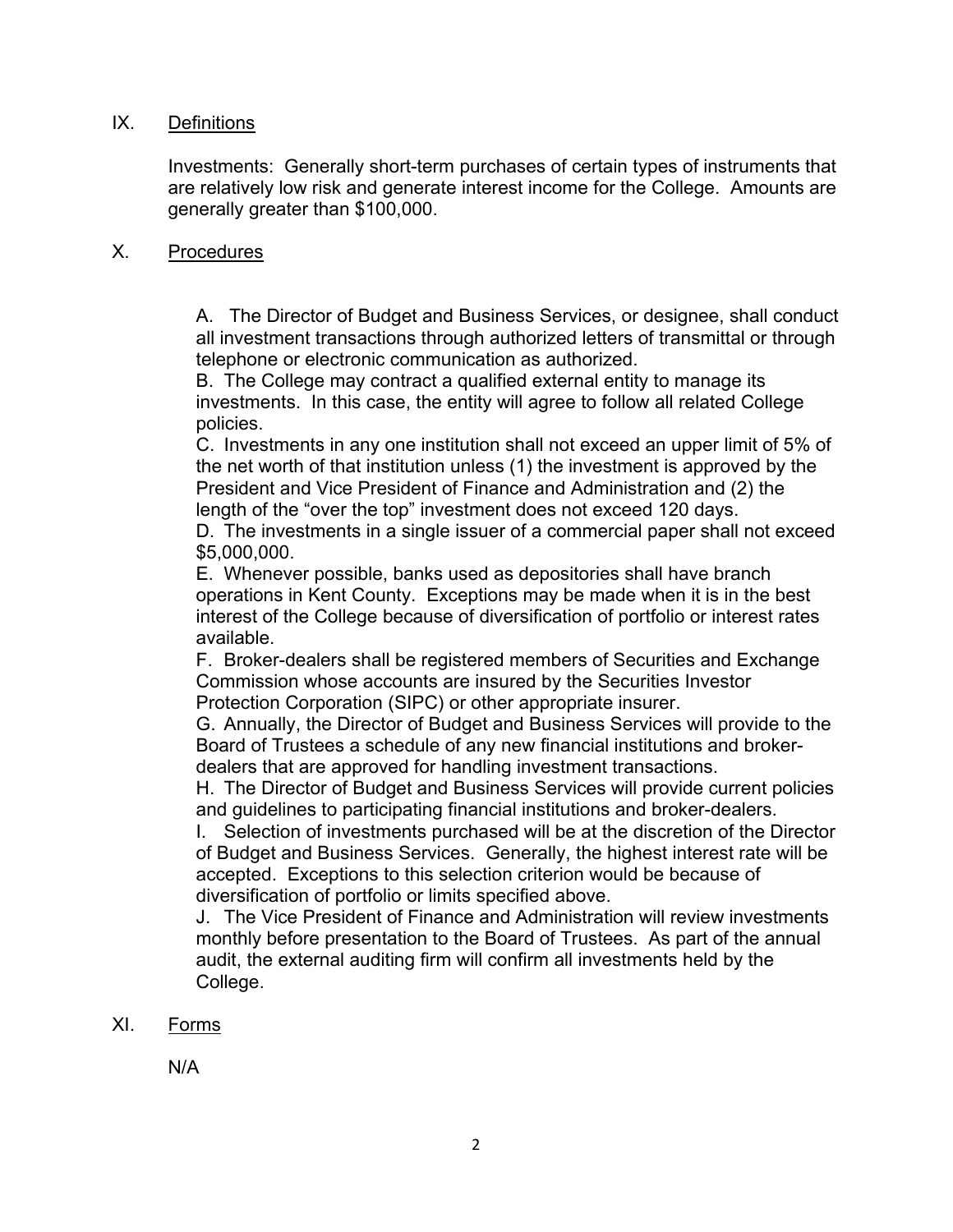## XII. Effective date

February 22, 2011

- XIII. Policy History
	- A. Revisions of February, 2011
		- 1. Updates to employee titles
		- 2. Revisions to ensure consistency with legislated changes to the investment statute for Michigan community colleges, effective December of 2009.
		- 3. Enhanced flexibility necessary in the current investment environment, to:
			- a. Allow the use of financial institutions outside Kent County
				- b. Eliminate the requirement to obtain a minimum number of quotes for all investment purchases
				- c. Allow investment amounts to be based on payroll requirements, available rates and the security of principal
	- B. Revisions of April 4, 2014: Eliminate requirement for written approval from the Vice President of Finance and Administration for other wire activity in excess of \$4,000,000.
	- C. No revisions April, 2018
	- D. Revisions April, 2022
- XIV. Next Review/Revision Date

April, 2026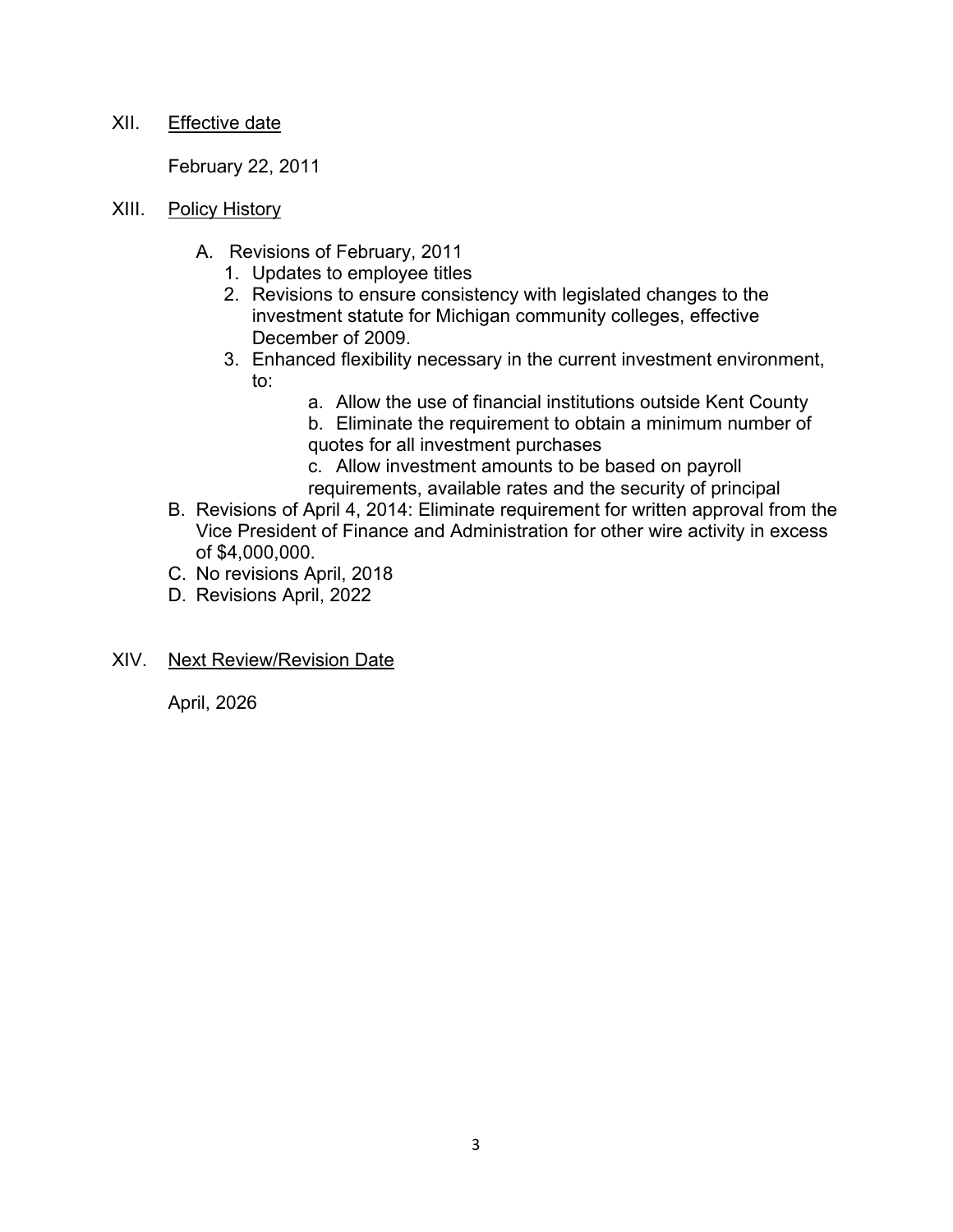# COMMUNITY COLLEGE ACT OF 1966

389.142 Investment of funds; restrictions, commingling, earnings, eligible depository of surplus funds

## Section 142

- 1. Subject to subsections (3) and (4), the treasurer of a community college district, if authorized by resolution of the board of trustees, may invest debe retirement funds, building and site funds, building and site sinking funds, or general funds of the district, but investment is restricted to the following:
	- a. Bonds, bills, or notes of the United States, or of an agency or instrumentality of the United States, or obligations of this state.
	- b. Negotiable certificates of deposit, savings accounts, or other interestbearing deposit accounts of a financial institution.
	- c. Bankers' acceptances that are issued by a bank that is a member of the Federal Deposit Insurance Corporation.
	- d. Commercial paper that is supported by an irrevocable letter of credit issued by a bank that is a member of the Federal Deposit Insurance Corporation.
	- e. Commercial paper of corporations rated prime by at least one (1) of the standard rating services.
	- f. Mutual funds, trusts, or investment pools composed entirely of instruments that are eligible collateral.
	- g. Repurchase agreements against eligible collateral, the market value of which must be maintained during the life of the agreements at levels equal to or greater than the amounts advanced. An undivided interest in the instruments pledged for these agreements must be granted to the community college.
	- h. Investment pools, as authorized by the surplus funds investment pool act, 1982 PA 367, MCL 129
	- i. Certificates of deposit issued in accordance with the following conditions:
		- (i) The funds are initially invested through a financial institution that is not ineligible to be a depository of surplus funds belonging to this state under section 6 of 1855 PA 105, MCL 21.146.
		- (ii) The financial institution arranges for the investment of the funds in certificates of deposit in 1 or more insured depository institutions, as defined in 12 USC 1813, or 1 or more insured credit unions, as defined in 12 USC 1752, for the account of the community college district.
		- (iii) The full amount of the principal and any accrued interest if each certificate of deposit is insured by an agency of the United States.